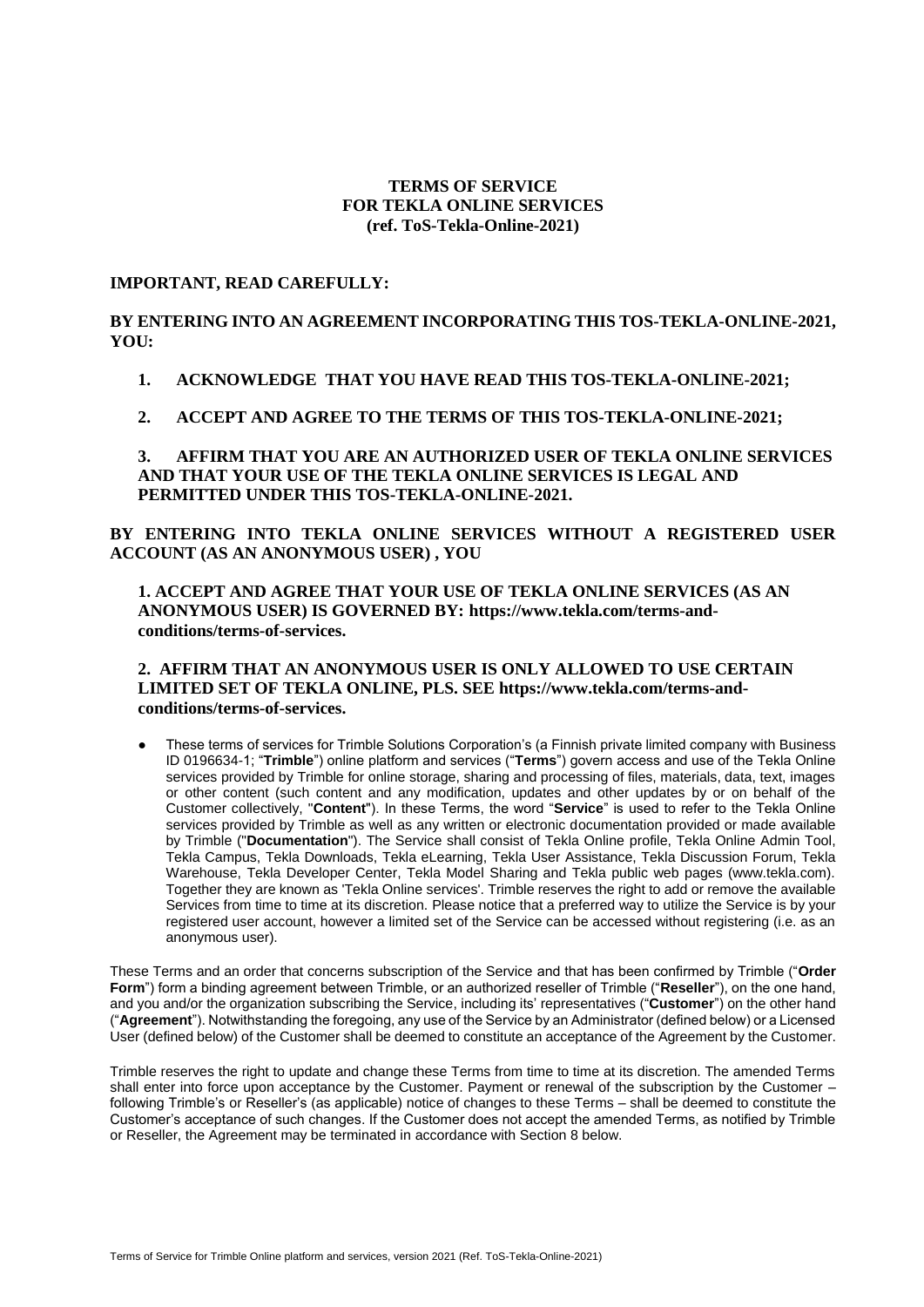### **1 Access to Service**

- 1.1 **Accessing the Service**. Access to the Service is granted directly to Licensed Users or by the Administrators subject to these Terms. Licensed Users may access and use the Service solely for the Customer's benefit and in accordance with these Terms, the Documentation, and any scope of use restrictions designated in the applicable Order Form.
- 1.2 **Administrator Rights**. Each Customer shall designate one or more administrators who will act as the Customer organization's primary contact persons towards Trimble and/or the Reseller, and administer grants of access to the Service for Licensed Users ("**Administrator**"). An Administrator may designate Licensed Users to access the Service on a subscription basis either (i) during the Trial Period (defined below) or (ii) for a set term designated on the Order Form (a "**Subscription Term**"). Upon the expiration of the Trial Period or a Subscription Term, as applicable, the rights of an Administrator and a Licensed User set forth herein shall terminate. Administrator may manage the status of any Licensed User at any time through the Service settings and, shall remain solely responsible for changing such status.
- 1.3 **Licensed Users**. A "**Licensed User**" is an employee or other designee of the Customer's organization, whom the Administrator has authorized during a Subscription Term to have access to the Service, subject to the Customer's security settings and other applicable terms and conditions.
- <span id="page-1-2"></span>1.4 Tekla Online profile. Each Administrator and Licensed User will be required to register a personal Tekla Online profile before being granted access to the Service, except for certain services described under section 6. The Customer shall remain solely responsible and liable for any and all actions taken using the accounts and passwords of the Customer's Administrators and Licensed Users, including any damages caused by unauthorized use.
- 1.5 **Contractors and Affiliates**. The Customer may permit its independent contractors and consultants who are not competitors of Trimble ("**Contractors**") and Affiliates (defined below) to serve as Licensed Users, provided the Customer remains responsible for compliance by each such Contractor or Affiliate with all of the terms and conditions of this Agreement and any such use of the Service by such Contractor or Affiliate is for the sole benefit of the Customer and in accordance with this Agreement. "**Affiliate**" means any entity under the control of the Customer where "control" means ownership of or the right to control greater than 50% of the voting securities of such entity.
- <span id="page-1-1"></span>1.6 **Trial Subscriptions** . For a period designated in the Order Form or otherwise by Trimble (and if not designated, then for forty five (45) days) ("**Trial Period**"), the Administrator may designate Licensed Users to have free access or a "freemium" or trial subscription to use the Service in accordance with the terms and conditions of this Agreement (an "**Trial Subscription**"). Trial Subscriptions are permitted solely for the Customer to use the Service. The Customer may not use a Trial Subscription for any other purposes, including without limitation for competitive analysis, except as may be designated in the Order Form. At the end of the Trial Period, the Trial Subscription will expire. If the Customer purchases a subscription, all of the terms and conditions of this Agreement with respect to Administrators and Licensed Users will apply to such purchase and the use of the Service for such number of Administrators and Licensed Users as specified in the Order Form for the Paid Subscription Term. NOTWITHSTANDING ANYTHING IN THIS AGREEMENT TO THE CONTRARY, TRIMBLE WILL HAVE NO WARRANTY OR OTHER OBLIGATIONS WITH RESPECT TO TRIAL SUBSCRIPTIONS.
- <span id="page-1-3"></span>1.7 **General Restrictions**. The Customer shall not (and shall not permit any Administrator, Licensed User, or any third party to): (a) rent, lease, copy, provide access to or sublicense the Service to a third party; (b) use the Service to provide, or incorporate the Service into, any product or service provided to a third party; (c) reverse engineer, decompile, disassemble, or otherwise seek to obtain the source code or non-public application programming interfaces to the Service, except to the extent expressly permitted by applicable law (and then only upon advance notice to Trimble); (d) modify the Service or any Documentation, or create any derivative work from any of the foregoing; (e) remove or obscure any proprietary or other notices contained in the Service (including any reports or data printed from the Service); or (f) publicly disseminate information regarding the performance of the Service.

### <span id="page-1-0"></span>**2 Content and Content License**

2.1 **Rights in Content**. As between the parties, the Customer shall retain all right, title and interest (including any and all intellectual property rights) in and to the Customer's Content provided to the Service. Subject to the terms of this Agreement, the Customer hereby grants to Trimble the right to use and modify the Customer's Content to the extent necessary to provide the Service to the Customer and, to the Customer's Administrators, Licensed Users, Contractors and Affiliates the right to access the Customer's Content through the Service,and under the terms of this Agreement. However, the Customer grants Trimble a non-exclusive, perpetual, irrevocable, worldwide and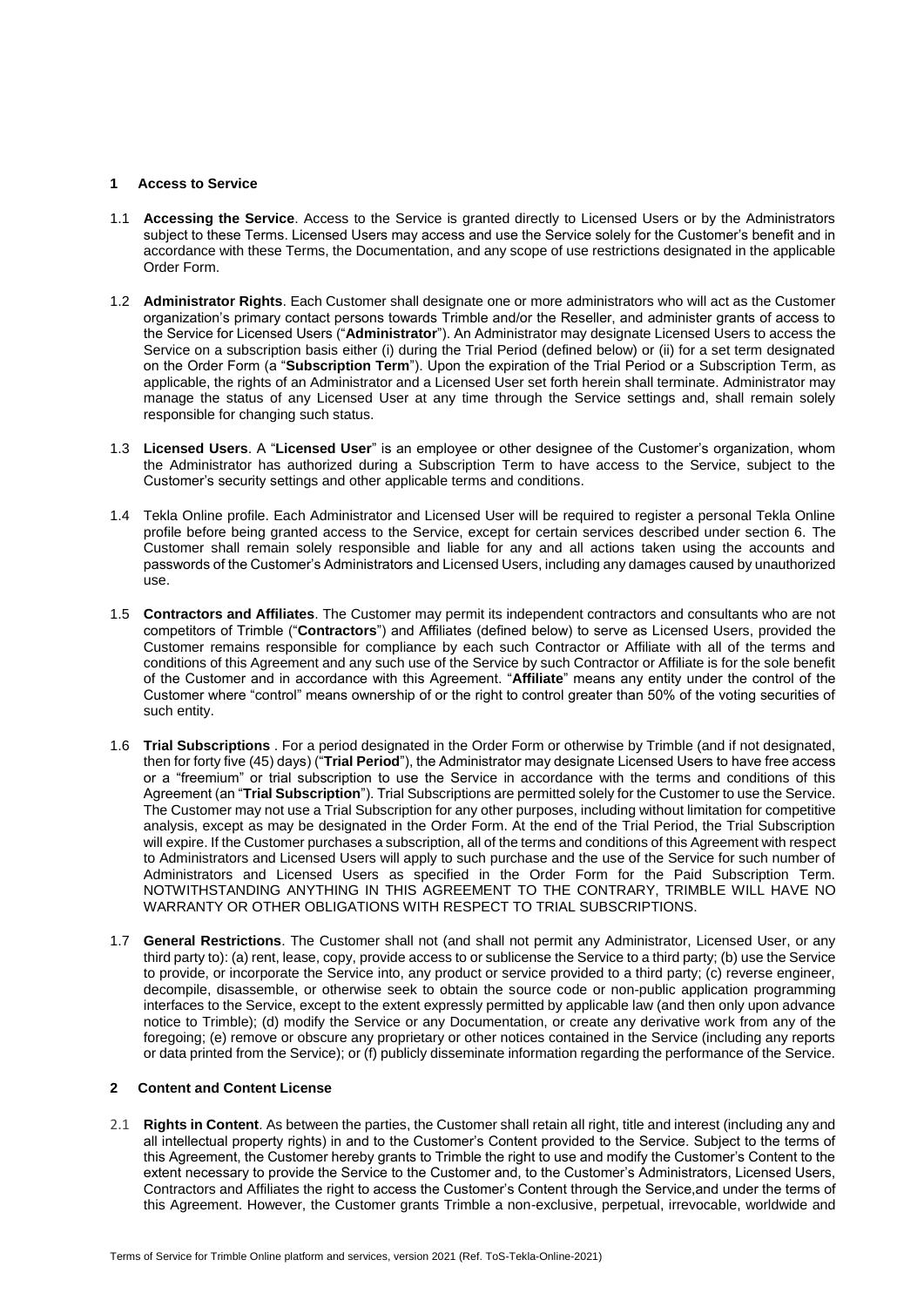royalty-free license to use, reproduce, create derivative works of, distribute, publicly perform and publicly display the Customer Content (which the Customer has publicly made available at the Tekla Online services) for the purpose of making available, displaying, distributing and promoting the Tekla Online Services, and for the purpose of further development of the Tekla Online services and other Trimble software products and related services.

- <span id="page-2-1"></span>2.2 **Personal Data**. The Customer may not copy any personal data from nor use any personal data made available in the Service, except for use that may be specifically permitted in the Service, for example by Licensed Users subscribing to the Content.
- 2.3 **Customer Content Aggregation**. Notwithstanding anything to the contrary herein, the Customer agrees that Trimble and its affiliates may use, process, manipulate, modify, copy and compile to be able to create derivative works from Customer Content and any other data related to the Service, including, but not limited to, using such data for any Trimble's internal business purpose, and for the improvement of the Service, and/or the development of other products or service capabilities. The Customer hereby acknowledges and agrees that Trimble and its affiliates may disclose to third parties aggregated data derived from Customer Content or from any other data related to the Service, so long as such aggregated data is not personally or otherwise identifiable with respect to the Customer. Further, all service data, usage data, and other data that does not identify the Customer and any data that is derived from the Customer Content and all data, reports, derivative works, compilations, modifications and other materials created by Trimble from or with use of such data will be, in each case, the sole and exclusive property of Trimble; and the Customer, on behalf of the Customer, hereby assigns all of Customer's, title and interest, if any, in and to such items to Trimble without any fees and without rights to future royalties.
- 2.4 **Storage of Content**. Trimble does not provide an archiving service. Trimble agrees only that it shall not intentionally delete any Customer's Content from the Service prior to termination of the Customer's applicable Subscription Term. Trimble expressly disclaims all other obligations with respect to storage.

#### <span id="page-2-0"></span>**3 Customer Obligations**

- 3.1 **In General**. The Customer shall ensure that the Customer and/or the Customer's Administrators' and Licensed Users' use of the Service is at all times compliant with all applicable laws including, without limitation, those related to data privacy and data transfer, international communications, and the exportation of technical or personal data. The Customer is solely responsible for the accuracy, content and legality of all Customer Content. The Customer represents and warrants to Trimble that the Administrator and the Licensed Users have sufficient rights in the Customer Content to grant the rights granted in Section [2](#page-1-0) (Content and Content License), and that the Content does not infringe or violate the intellectual property, publicity, privacy or other rights of any third party. The Customer also represent and warrant that Customer Content does not contain viruses or other harmful material.
- 3.2 **Training And Use Requirements**. The Customer shall ensure that the Customer's Administrators and Licensed Users are adequately trained in the use of the Service (provision of training by Trimble, if any, shall be separately agreed). The Customer shall (a) ensure that the persons operating or supervising the operation of the Service are adequately qualified for their tasks; and (b) verify and test that the results of any calculations including, without limitation, any and all items designed by use of the Service and data processing carried out by the Service are correct and accurate, and that they are verified as correct by an appropriately qualified person or, where appropriate, a qualified civil/structural engineer.
- <span id="page-2-2"></span>3.3 **Indemnification by the Customer**. The Customer shall indemnify, defend and hold harmless Trimble and its Affiliates from and against any and all claims, costs, damages, losses, liabilities and expenses (including reasonable attorneys' fees and costs) arising out of or in connection with any claim arising from or relating to (a) any Customer Content, or breach or alleged breach by the Customer of Section [3](#page-2-0) (Customer Obligations) or (b) any service or product offered by the Customer in connection with or related to the Service. This indemnification obligation is subject to the Customer receiving (i) prompt written notice of such claim (but in any event notice in sufficient time for the Customer to respond without prejudice); (ii) the exclusive right to control and direct the investigation, defense, or settlement of such claim; and (iii) all reasonable necessary cooperation of Trimble at the Customer's expense.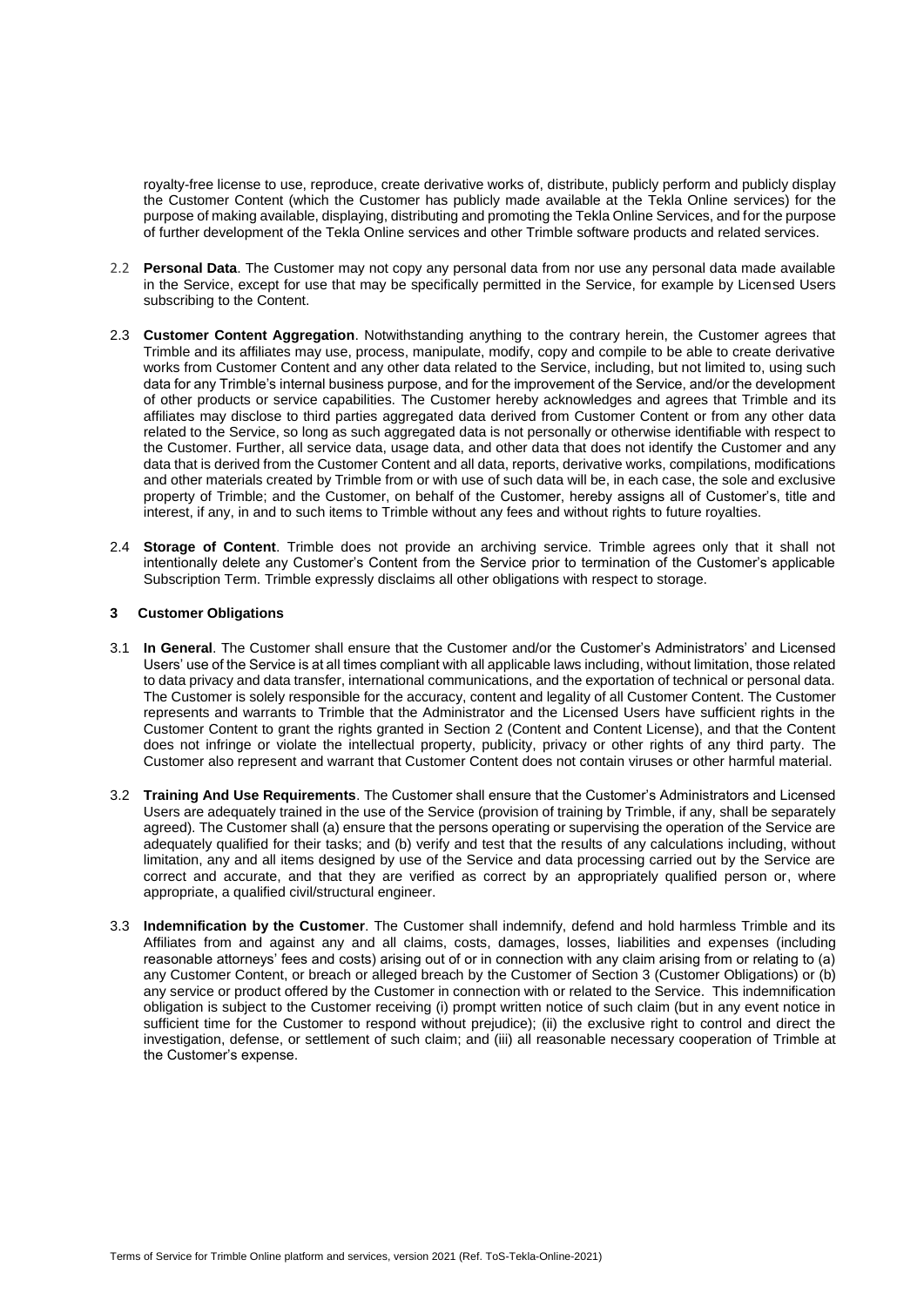### **4 Security and Monitoring**

- 4.1 Trimble agrees to use commercially reasonable technical and organizational measures designed to prevent unauthorized access, use, alteration or disclosure of the Service or Content, please check our Trust Center in our public web (https://www.tekla.com/tekla-trust-center). However, Trimble shall have no responsibility for errors in transmission, unauthorized third-party access or other causes beyond Trimble's control.
- 4.2 The Customer expressly acknowledges and agrees that Trimble uses automated and manual tools to monitor the Customer's use of the Service and the Content, in order to verify the Customer's compliance with this Agreement and any other agreements in force between Trimble and the Customer, and to detect infringing or otherwise unlawful Content. On becoming aware of any potential breach or violation in such respect, Trimble shall be entitled, at its discretion, to remove such Content and/or terminate this Agreement and/or any Order Form in force between Trimble and the Customer, as set out under claus[e 8.](#page-4-0)

### <span id="page-3-1"></span>**5 Ownership of the Service**

- 5.1 **Trimble Technology**. This is an agreement for access to and use of the Service. The Customer acknowledges that it is obtaining only a limited right to the Service and that irrespective of any use of the words "acquire", "purchase", "sale" or like terms in this Agreement no ownership rights are being conveyed to the Customer or any Administrator or Licensed User under this Agreement. The Customer agrees that Trimble or its suppliers retain all right, title and interest (including all patent, copyright, trademark, trade secret and other intellectual property rights) in and to all of the Service, Documentation and any and all related and underlying technology and documentation; and any derivative works, modifications or improvements of any of the foregoing, including as may incorporate Feedback (defined below) (collectively, "**Trimble Technology**"). Further, the Customer acknowledges that the Service is offered as an online, hosted solution, and that the Customer has no right to obtain a copy of any computer code underlying the Service.
- 5.2 **Feedback**. The Customer, from time to time, may submit comments, questions, suggestions or other feedback relating to any Trimble product or service to Trimble ("**Feedback**"). Trimble may freely use or exploit Feedback in connection with any of its products or services.

### **6 Free of charge subscriptions**

Other free of charge subscriptions. In addition to Trial Subscriptions defined in section [1.6,](#page-1-1) Trimble may (from time to time) offer other free of charge subscription services subject to additional terms to define (including but not limited to) the purpose of such service and the subscription term etc, embedded in each of such service provided by Trimble. Example of such service is Tekla Campus. Some of the Tekla Online services might be accessed as an anonymous user (beside a registered user), like Tekla User Assistance and Tekla Downloads, pls. see Tekla.com/services.

### **7 Paid Subscriptions**

- <span id="page-3-0"></span>7.1 **Paid Subscription Term and Renewals**. As specified on the applicable Order Form, the Paid Subscription Term shall be either i) three (3) months or ii) any period longer than three (3) months, by minimum one month increase, as specified in the Order Form. The Order and the Agreement shall commence on the start date set forth in the Order Form (if any) or set forth to the processing date of the Order Form, and shall continue in effect for the initial period set forth in the Order Form ("Initial Term"). A fixed subscription will end after the Initial Term. Recurring subscription, and thus the Agreement, shall automatically renew on the date following the Initial Term ("Renewal Date"), or at each anniversary of the Renewal Date, for an additional twelve (12) months period on then current fees for such renewals (the Initial Term and any renewal period are collectively referred to as "Term").
- <span id="page-3-2"></span>7.2 **Fees and Payment**. All fees are as set forth in the applicable Order Form and shall be paid by the Customer within thirty (30) days of the effective date of the applicable Order Form, unless otherwise specified in the applicable Order Form. The Customer is required to pay any sales, use, value-added, withholding, or similar taxes or levies, whether domestic or foreign, other than taxes based on the income of Trimble and/or the Reseller. Any late payments shall be subject to a service charge equal to 1.5% per month of the amount due or the maximum amount allowed by law, whichever is less.
- 7.3 **Suspension of Service**. If payment of the fees is overdue and not paid at the latest within a time period indicated in the payment remainder and/or the invoice, Trimble reserves the right to suspend the Customer's Paid Subscription access to the Service, including without limitation the Administrator's and the Licensed User's rights to Content, without liability to You by Trimble and/or the Reseller, until such amounts are paid in full.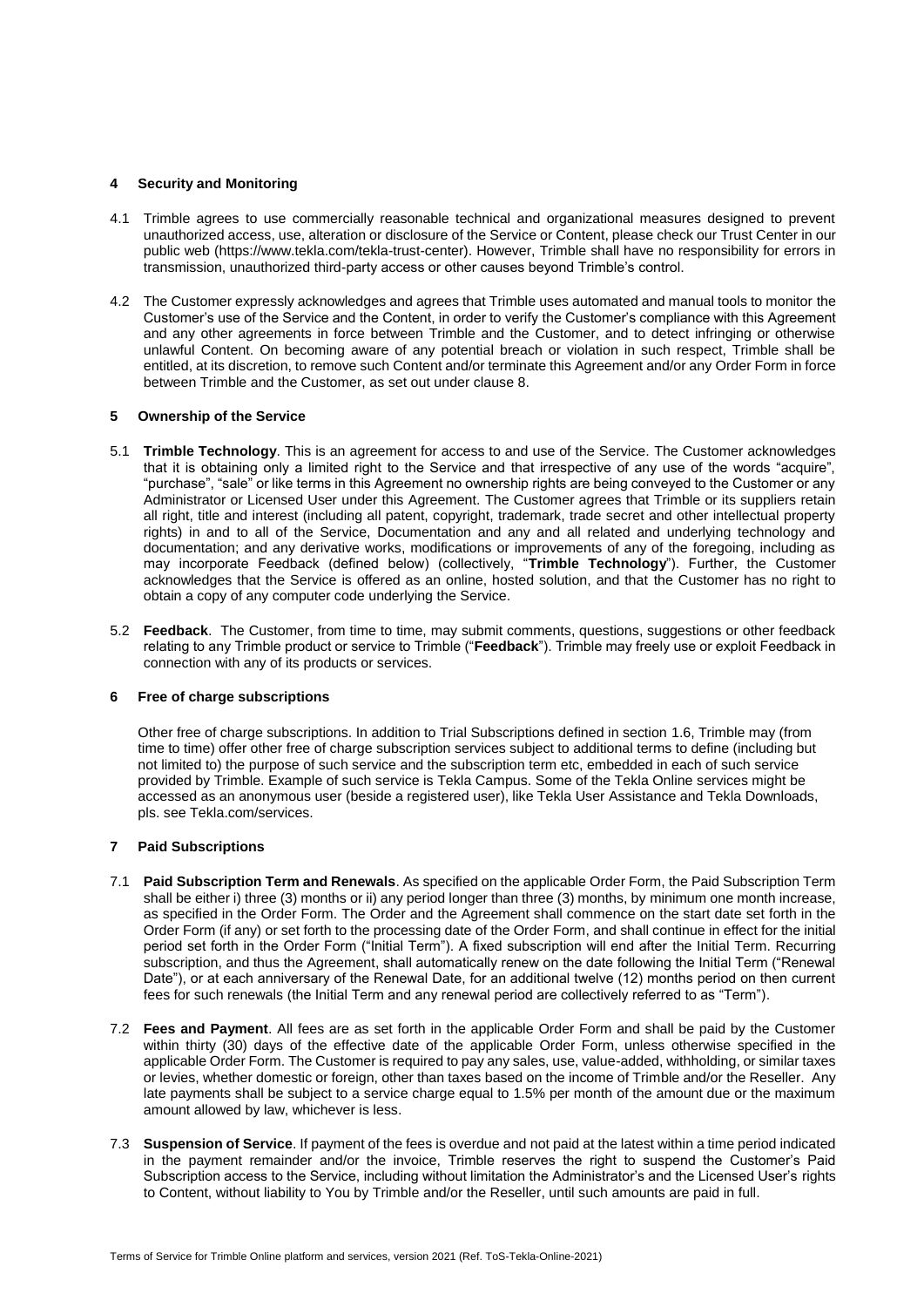#### <span id="page-4-0"></span>**8 Term and Termination**

- 8.1 **Term**. This Agreement is effective as of the effective date of the applicable Order Form. Unless otherwise agreed, the Agreement shall thereafter be valid as set out in Section [1.6](#page-1-1) and Section [7.1,](#page-3-0) subject to this Section [8.](#page-4-0)
- 8.2 **Termination**. The Customer or Trimble may terminate this Agreement (including all related Order Forms) if the other party (a) fails to cure any material breach of this Agreement, within thirty (30) days after written notice; (b) ceases operation without a successor; or (c) seeks protection under any bankruptcy, receivership, trust deed, creditors' arrangement, composition, or comparable proceeding, or if any such proceeding is instituted against that party and not dismissed within sixty (60) days thereafter. The Customer may terminate the Agreement or any Order Form for convenience by giving the Reseller a written notice of termination at least thirty (30) days prior to expiration of the then-current Paid Subscription Term. Trimble or the Reseller (as applicable) reserves the right to terminate the Agreement or any Order Form for cause immediately upon written notice to the Customer, and without giving the Customer a cure period, if the Customer fails to pay the fees. Also Trimble or the Reseller (as applicable) has the right to terminate a Trial Subscription at any time for any reason upon notice to the Customer.
- 8.3 **Effect of Termination**. Upon any expiration or termination of this Agreement, the Customer shall immediately cease (and shall cause any and all Administrators and Licensed Users to cease) any and all use of and access to the Service (including any and all related Trimble Technology) and delete (or, at Trimble's request, return) any and all copies of the Documentation, any passwords or access codes and any other Trimble Confidential Information in its possession. Provided this Agreement was not terminated for the Customer's breach, Administrator may retain and use internally hard copies of all reports and Content generated by the Customer from the Service which the Customer printed in hardcopy form prior to termination. The Customer acknowledges that following termination it shall have no further access to any Content in the Service, and that Trimble may delete any such data as may have been stored by Trimble at any time. For clarity, Administrators and Licensed Users will no longer be able to access Content in the Service after termination of this Agreement. Except where an exclusive remedy is specified, the exercise of either party of any remedy under this Agreement, including termination, will be without prejudice to any other remedies it may have under this Agreement, by law or otherwise.
- 8.4 **Survival**. The following Sections shall survive any expiration or termination of this Agreement: [1.4](#page-1-2) (Tekla Online profile), [1.7](#page-1-3) (General Restrictions), [2.2](#page-2-1) (Personal Data), [3.3](#page-2-2) (Indemnification by the Customer), [5](#page-3-1) (Ownership of the Service), [7.2](#page-3-2) (Fees and Payment), [8](#page-4-0) (Term and Termination), [9.2](#page-4-1) (Warranty Disclaimer), [10](#page-5-0) (Limitation of Remedies and Damages)[, 12](#page-5-1) (Confidential Information) and [14](#page-7-0) (General Terms).

### **9 Limited Warranty**

- <span id="page-4-2"></span>9.1 **Limited Warranty**. Trimble warrants that the Service, when used by the Customer during the Term, will operate in substantial conformity with its applicable Documentation. Trimble does not warrant that the Customer's use of the Service will be uninterrupted or error-free, nor does Trimble warrant that it will review the Content for accuracy or that it will preserve or maintain the Content without loss. Trimble's sole liability and the Customer's sole and exclusive remedy for any breach of this warranty shall be, at no charge to the Customer, for Trimble to use commercially reasonable efforts to correct the reported nonconformity or if Trimble determines such remedy to be impracticable, either party may terminate the Agreement with immediate effect, with respect to the affected Service and if such Service is part of a Paid Subscription, the Customer shall receive as its sole remedy a refund of any fees the Customer has pre-paid for use of such Service for the terminated portion of the applicable Paid Subscription Term. The limited warranty set forth in this Section [9.1](#page-4-2) shall not apply: (i) unless the Customer makes a claim within thirty (30) days of the date on which the Customer first noticed the non-conformity, (ii) if the error was caused by misuse or unauthorized modifications, (iii) if the error was caused by Administrator or third-party hardware, software or services, or (iv) to use provided on a no-charge or evaluation basis.
- <span id="page-4-1"></span>9.2 **Warranty Disclaimer**. EXCEPT FOR THE LIMITED WARRANTY IN SECTION [9.1,](#page-4-2) THE SERVICE IS PROVIDED "AS IS". NEITHER TRIMBLE NOR ITS SUPPLIERS MAKES ANY OTHER WARRANTIES, EXPRESS OR IMPLIED, STATUTORY OR OTHERWISE, INCLUDING BUT NOT LIMITED TO WARRANTIES OF MERCHANTABILITY, TITLE, FITNESS FOR A PARTICULAR PURPOSE OR NONINFRINGEMENT. THE CUSTOMER MAY HAVE OTHER STATUTORY RIGHTS, BUT THE DURATION OF STATUTORILY REQUIRED WARRANTIES, IF ANY, SHALL BE LIMITED TO THE SHORTEST PERIOD PERMITTED BY LAW. TRIMBLE SHALL NOT BE LIABLE FOR DELAYS, INTERRUPTIONS, SERVICE FAILURES OR OTHER PROBLEMS INHERENT IN USE OF THE INTERNET AND ELECTRONIC COMMUNICATIONS OR OTHER SYSTEMS OUTSIDE THE REASONABLE CONTROL OF TRIMBLE.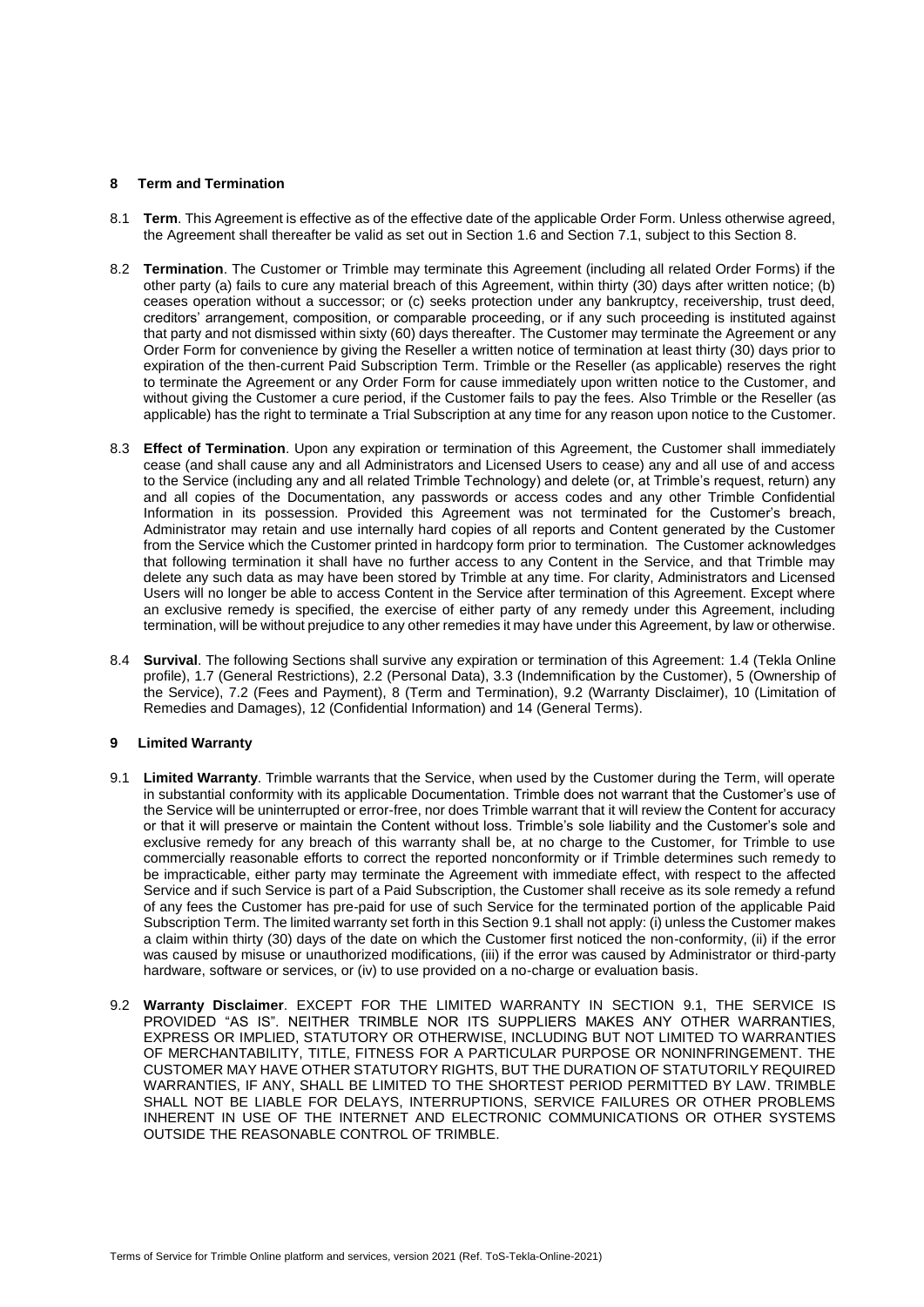### <span id="page-5-0"></span>**10 Limitation of Liability**

- 10.1 **Consequential Damages**. EXCEPT FOR EXCLUDED CLAIMS (DEFINED BELOW), NEITHER PARTY NOR ITS SUPPLIERS SHALL BE LIABLE FOR ANY LOSS OF USE, LOST OR INACCURATE DATA, FAILURE OF SECURITY MECHANISMS, INTERRUPTION OF BUSINESS, COSTS OF DELAY OR ANY INDIRECT, SPECIAL, INCIDENTAL, RELIANCE OR CONSEQUENTIAL DAMAGES OF ANY KIND (INCLUDING LOST PROFITS), REGARDLESS OF THE FORM OF ACTION, WHETHER IN CONTRACT, TORT (INCLUDING NEGLIGENCE), STRICT LIABILITY OR OTHERWISE, EVEN IF INFORMED OF THE POSSIBILITY OF SUCH DAMAGES IN ADVANCE.
- 10.2 **Liability Cap**. NOTWITHSTANDING ANY OTHER PROVISION OF THIS AGREEMENT, TRIMBLE'S ENTIRE LIABILITY TO THE CUSTOMER SHALL NOT EXCEED THE AMOUNT ACTUALLY PAID BY CUSTOMER TO TRIMBLE OR TO THE RESELLER DURING THE PRIOR TWELVE (12) MONTHS UNDER THE AGREEMENT.
- 10.3 **Excluded Claims**. "**Excluded Claims**" means any claim arising from the Customer's breach of Section [1.7](#page-1-3) (General Restrictions), Section [2](#page-1-0) (Content and Content License) or either party's breach of Section [12](#page-5-1) (Confidential Information).

### **11 Intellectual Property Infringement**

11.1 In the event that the use of the Service in accordance with this Agreement by the Customer, its Administrators or Licensed Users infringes or is alleged to infringe a third party's intellectual property rights, Trimble may, at its sole option and expense, either (i) procure for the Customer the right to continue to use the Service; or (ii) modify the Service as to or substitute it with a functionally equivalent Service; or (iii) terminate the Agreement with immediate effect , and refund to the Customer the fees paid by the Customer for the portion of the Paid Subscription Term which was paid by the Customer but not rendered by Trimble. This Section sets forth the sole obligations of Trimble and the sole and exclusive remedies of the Customer in respect of any actual or alleged infringement of third party intellectual property rights arising out of any use of the Service.

#### <span id="page-5-1"></span>**12 Confidential Information**

12.1 Each party (as "**Receiving Party**") agrees that all code, inventions, know-how, business, technical and financial information it obtains from the other party ("**Disclosing Party**") constitute the confidential property of the Disclosing Party ("**Confidential Information**"), provided that it is identified as confidential at the time of disclosure or should be reasonably known by the Receiving Party to be confidential or proprietary due to the nature of the information disclosed and the circumstances surrounding the disclosure. Any Trimble Technology, performance information relating to the Service, and the terms and conditions of this Agreement shall be deemed Confidential Information of Trimble without any marking or further designation. Except as expressly authorized herein, the Receiving Party will (1) hold in confidence and not disclose any Confidential Information to third parties and (2) not use Confidential Information for any purpose other than fulfilling its obligations and exercising its rights under this Agreement. The Receiving Party may disclose Confidential Information to its employees, agents, contractors and other representatives having a legitimate need to know (including, for Trimble, the subcontractors referenced in Section [14.8\)](#page-8-0), provided that such representatives are bound to confidentiality obligations no less protective of the Disclosing Party than this Section [12](#page-5-1) and that the Receiving Party remains responsible for compliance by any such representative with the terms of this Section [12.](#page-5-1) The Receiving Party's nondisclosure obligation shall not apply to information which the Receiving Party can document: (i) was rightfully in its possession or known to it prior to receipt of the Confidential Information; (ii) is or has become public knowledge through no fault of the Receiving Party; (iii) is rightfully obtained by the Receiving Party from a third party without breach of any confidentiality obligation; or (iv) is independently developed by employees of the Receiving Party who had no access to such information. The Receiving Party may make disclosures to the extent required by law or court order, provided the Receiving Party notifies the Disclosing Party in advance and cooperates in any effort to obtain confidential treatment. The Receiving Party acknowledges that disclosure of Confidential Information would cause substantial harm for which damages alone would not be a sufficient remedy, and therefore that upon any such disclosure by the Receiving Party the Disclosing Party shall be entitled to seek appropriate equitable relief in addition to whatever other remedies it might have at law.

#### <span id="page-5-2"></span>**13 Data Protection**

This clause [13](#page-5-2) (Data Protection) applies in case Provider's performance of the services incorporates processing of Personal Data by the Provider on behalf of the Customer. Both parties will comply with all applicable requirements of the Data Protection Legislation. This Agreement is an addition to, and does not relieve, remove or replace, a party's obligations under the Data Protection Legislation.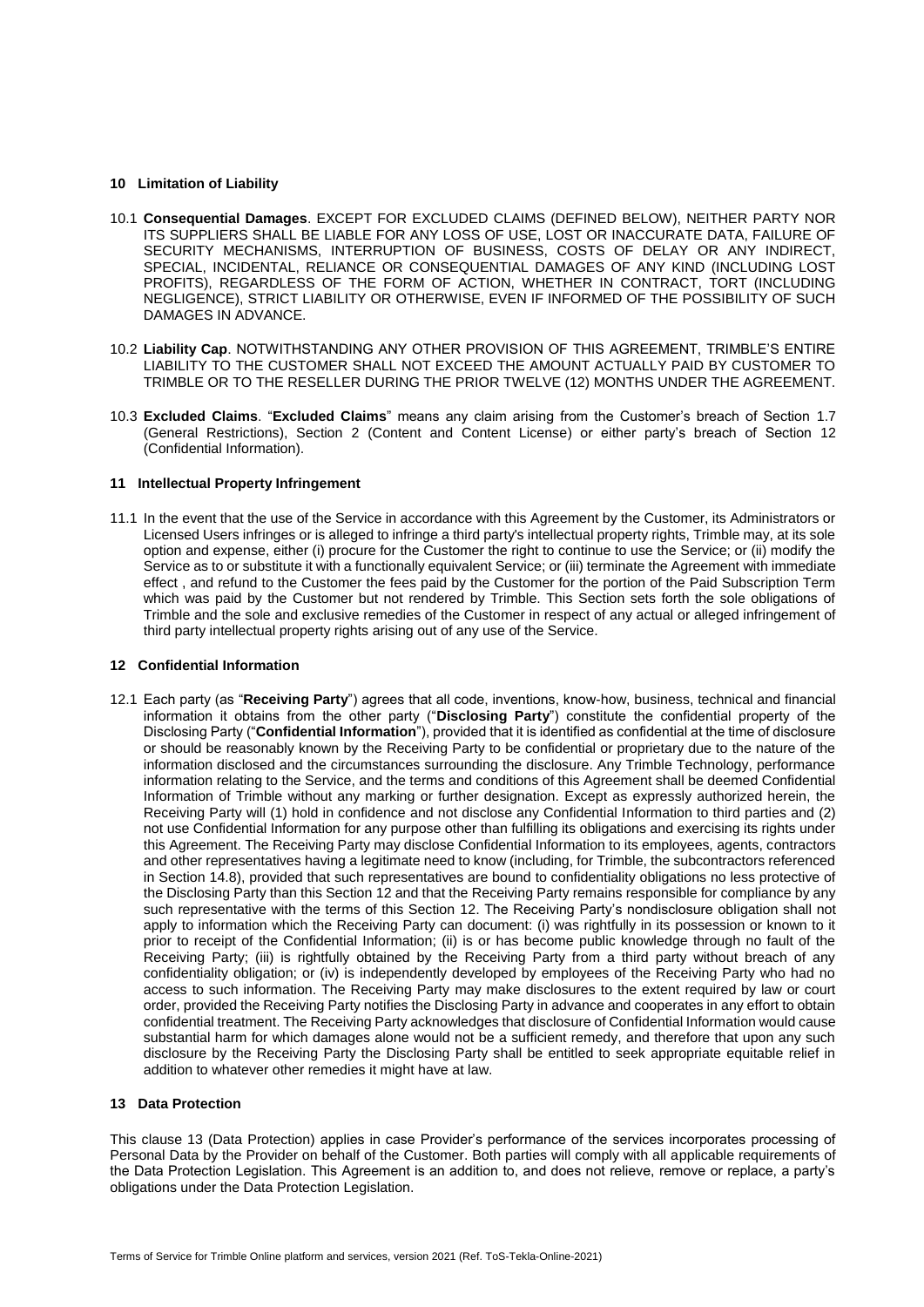- <span id="page-6-0"></span>13.1 The parties acknowledge that for the purposes of the Data Protection Legislation, the Customer is the controller and the Provider is the processor (where Controller and Processor have the meanings as defined in the Data Protection Legislation). The Agreement and Schedule sets out the scope, nature and purpose of processing by the Provider, the duration of the processing and the types of personal data (as defined in the Data Protection Legislation, "Personal Data") and categories of data subject.
- 13.2 Without prejudice to the generality of clause [13.1,](#page-6-0) the Customer will ensure that it fulfills all necessary requirements to enable lawful transfer of the Personal Data to the Provider for the duration and purposes of this Agreement.
- 13.3 Without prejudice to the generality of claus[e 13.1,](#page-6-0) the Provider shall, in relation to any Personal Data processed in connection with the performance by the Provider of its obligations under this Agreement:

**(a)** process that Personal Data only on the written instructions of the Customer subject to Art. 28 (3) GDPR. Instructions may be handled as a change request at the cost of Customer. Provider shall immediately inform the Customer if, in its opinion, an instruction infringes Data Protection Legislation;

**(b)** ensure that it has in place appropriate technical and organizational measures, reviewed and approved by the Customer (for the Provider's list of measures see the Schedule). Such measures shall ensure a level of security appropriate to the risks presented by processing and are subject to change depending on Provider`s recurring risk assessments;

**(c)** ensure that all personnel or any other person acting on behalf of the Provider who have access to and/or process Personal Data are obliged to keep the Personal Data confidential and any natural person acting under the authority of the Provider who has access to personal data does not process them except on instructions from the Customer;

**(d)** may transfer Personal Data outside of the European Economic Area. In case of transfer outside the European Economic Area, the Provider ensures that the transfer is only to (a) countries for which the European Commission has decided that they have an adequate level of data protection or (b) use European Commission standard contractual clauses 2010/87/EU;

**(e)** assist the Customer, at the Customer's cost, in responding to any request from a data subject and in ensuring compliance with its obligations under the Data Protection Legislation with respect to security, breach notifications, impact assessments and consultations with supervisory authorities or regulators;

**(f)** assist the Customer by providing appropriate technical and organizational measures, insofar as this is possible, for the fulfilment of the Customer's obligation to respond to requests for exercising the data subject's rights pursuant to Data Protection Regulation;

**(g)** notify the Customer without undue delay on becoming aware of a Personal Data breach;

**(h)** at the written direction of the Customer, delete or return Personal Data and copies thereof to the Customer on termination of the agreement unless required by Applicable Law to store the Personal Data; and

**(i)** maintain complete and accurate records and information to demonstrate its compliance with this clause and the Data Protection Regulation and allow for audits, at the Customer's cost, by the Customer or the Customer's designated auditor.

**(j)** be entitled to collect, use, process anonymous and aggregate data of the use of the services pursuant to the Agreement, that is not personally identifiable with the Customer nor data subjects and use such data for any Provider's internal business purpose, and for the improvement and/or the development of other products or service capabilities.

13.4 The Provider shall not engage a third-party processor without prior specific or general written authorization of the Customer. The Customer consents to the Provider appointing the parties named in the Schedule as third-party processors of Personal Data under this Agreement. The Provider confirms that it has entered or (as the case may be) will enter with the third-party processor into a written agreement in which he imposes on that other processor the obligations as set out in this clause. The Provider informs the Customer of any intended changes concerning the addition or replacement of other processors. The Customer has the right to object to such changes. As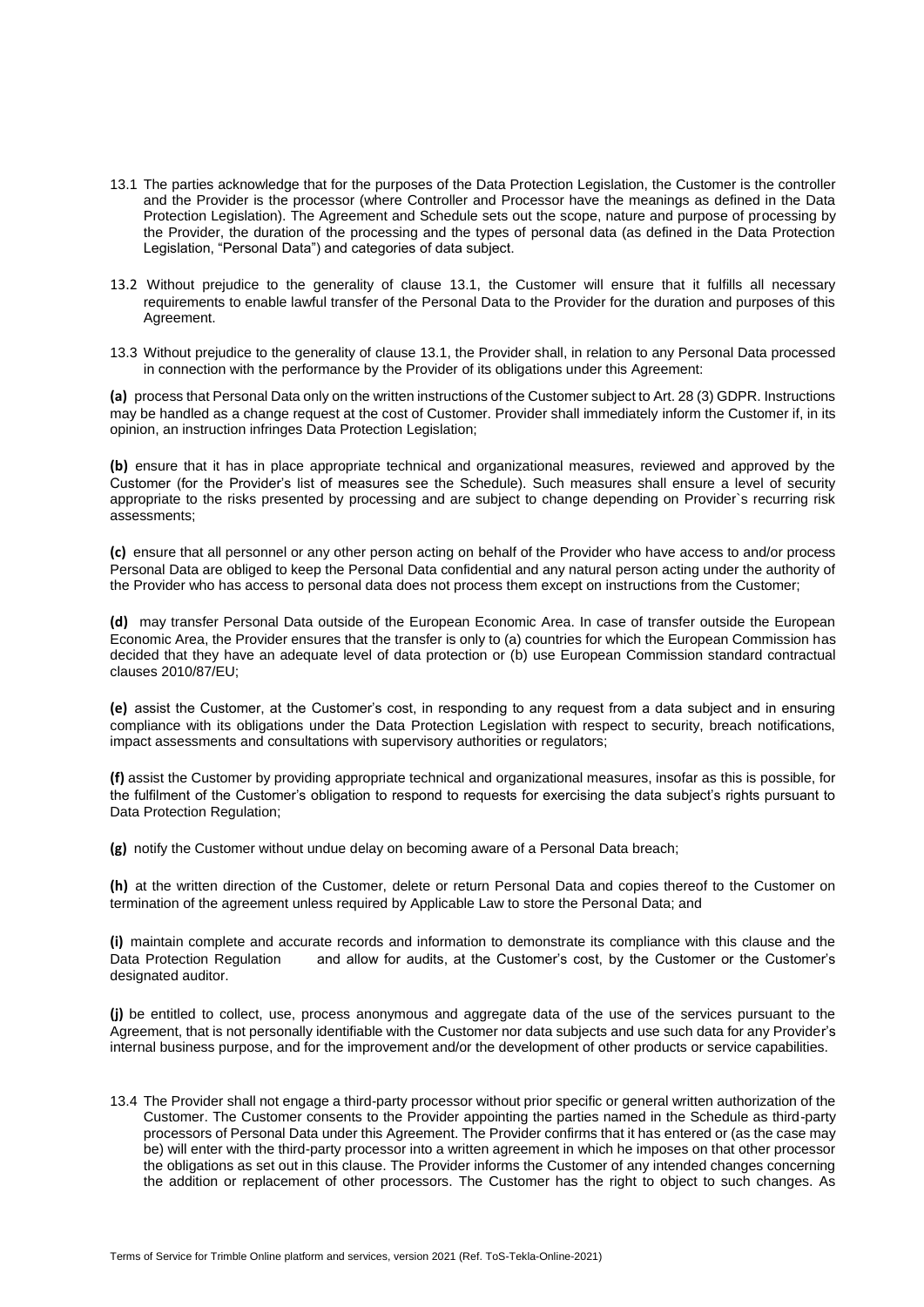between the Customer and the Provider, the Provider shall remain fully liable for all acts or omissions of any thirdparty processor appointed by it pursuant to this clause.

- 13.5 Either party may, at any time on not less than 30 days' notice, revise this clause by replacing it with any applicable controller to processor standard clauses or similar terms forming party of an applicable certification scheme (which shall apply when replaced by attachment to this agreement).
- 13.6 Each party's and its affiliates' liability arising out of or related to this clause and processing of Customer's Personal Data, whether in contract, tort or under any other theory of liability, is subject to the 'Limitation of Liability' section of the Agreement, and any reference in such section to the liability of a party means the aggregate liability of that party and its affiliates under the Agreement. For the avoidance of doubt, Provider's and its affiliates' total liability for all claims from the Customer and its affiliates arising out of or related to the Agreement and this clause shall apply in the aggregate for all claims under the Agreement.

### <span id="page-7-0"></span>**14 General Terms**

- <span id="page-7-1"></span>14.1 **Assignment**. This Agreement will bind and inure to the benefit of each party's permitted successors and assigns. The Customer may not assign this Agreement except upon the advance written consent of Trimble and the Reseller, if applicable. Any attempt to transfer or assign this Agreement except as expressly authorized under this Section [14.1](#page-7-1) will be null and void.
- 14.2 **Severability**. If any provision of this Agreement shall be adjudged by any court of competent jurisdiction to be unenforceable or invalid, that provision shall be limited to the minimum extent necessary so that this Agreement shall otherwise remain in effect.
- 14.3 **Governing Law**. This Agreement is interpreted, construed and governed exclusively in accordance with the laws of Finland, without reference to its choice of law rules. Application of the United Nations Convention on Contracts for the International Sale of Goods is excluded.
- 14.4 **Dispute Resolution**. Any dispute, controversy or claim arising out of or relating to this Agreement, or the breach, termination or validity thereof, shall be finally settled at Trimble's discretion (i) by competent public courts at the domicile of the Customer; or (ii) by arbitration in accordance with the Arbitration Rules of the Finland Chamber of Commerce. The number of arbitrators in an arbitration procedure shall be one. The seat of arbitration shall be Helsinki, Finland. The language of the arbitration shall be English. The award shall be final and binding on the parties and the parties agree that the arbitration procedure and all thereto related material and information shall be treated as Confidential Information in accordance with Section [12](#page-5-1) of this Agreement. This Section shall not preclude a party from obtaining interim injunctive relief on an immediate basis from a court of competent jurisdiction where such relief is necessary to protect that party's interests in pending completion of the legal proceedings. Furthermore, Trimble may choose to claim for any undisputed, due and outstanding receivables at the district court of Espoo, Finland.
- 14.5 **Amendments; Waivers**. Except as may be otherwise expressly set forth herein, no supplement, modification, or amendment of this Agreement shall be binding, unless executed in writing by a duly authorized representative of each party to this Agreement. No waiver will be implied from conduct or failure to enforce or exercise rights under this Agreement, nor will any waiver be effective unless in a writing signed by a duly authorized representative on behalf of the party claimed to have waived. No provision of any purchase order or other business form employed by Customer or Administrator will supersede the terms and conditions of this Agreement, and any such document relating to this Agreement shall be for administrative purposes only and shall have no legal effect.
- 14.6 **Entire Agreement**. This Agreement is the complete and exclusive statement of the mutual understanding of the parties and supersedes and cancels all previous written and oral agreements and communications relating to the subject matter of this Agreement. The Customer acknowledges that the Service is an online, subscription-based product, and that in order to provide improved customer experience Trimble may make changes to the Service, and Trimble will update the applicable Documentation accordingly.
- 14.7 **Force Majeure**. Neither party shall be liable to the other for any delay or failure to perform any obligation under this Agreement (except for a failure to pay fees) if the delay or failure is due to unforeseen events which occur after the signing of this Agreement and which are beyond the reasonable control of such party, such as a strike, blockade, war, act of terrorism, insurrection, riot, fire, explosion, natural disaster, failure or diminishment of power or telecommunications or data networks or services, denial-of-service attack, embargo or refusal of a license by a government agency (an "event of force majeure"). In an event of force majeure, the other party shall be notified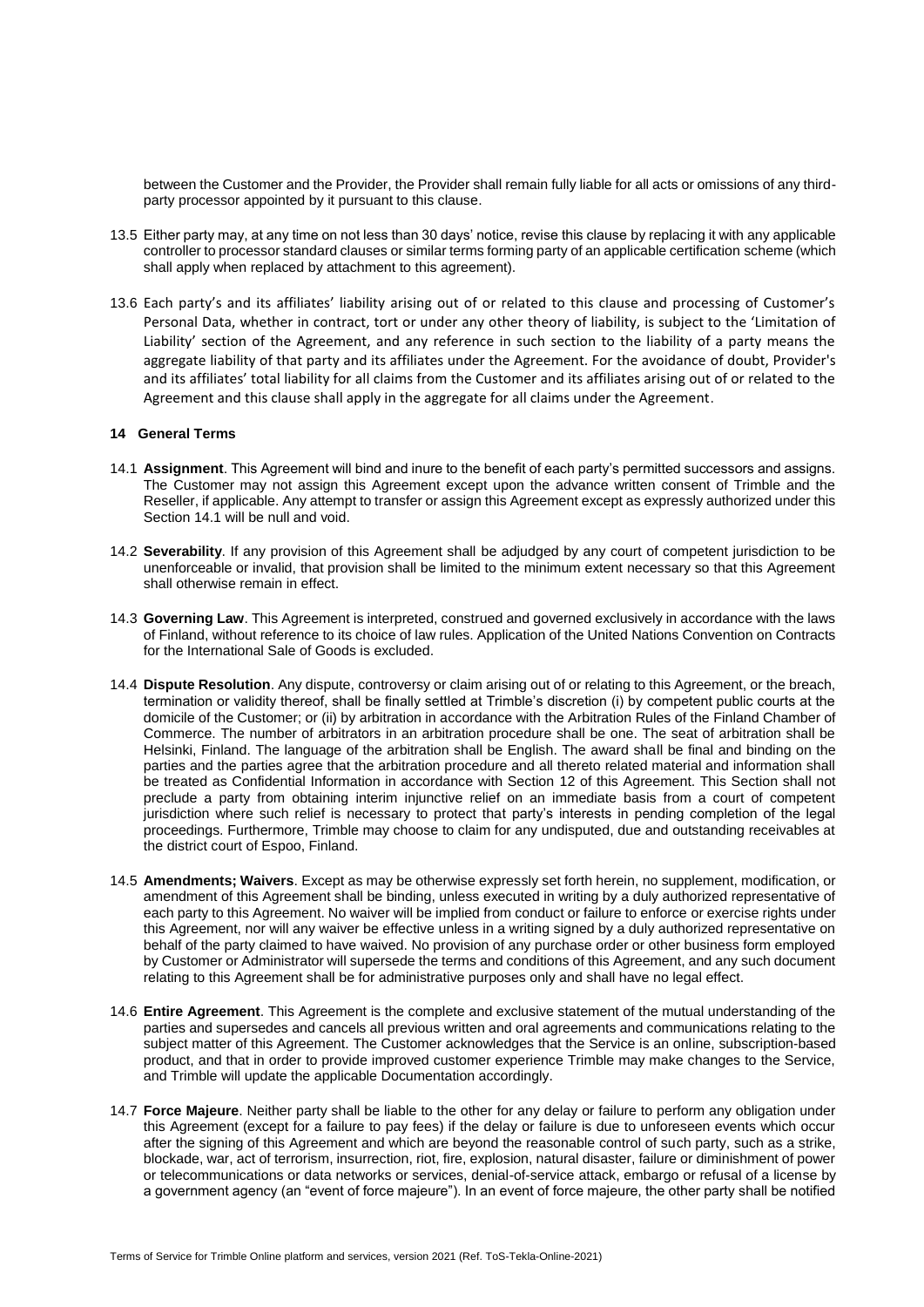without delay of its occurrence and estimated duration. If the performance of the Agreement is delayed by more than three (3) months as a result of an event of force majeure, a party may terminate the Agreement, by notifying the other party in writing thereof..

- <span id="page-8-0"></span>14.8 **Subcontractors**. Trimble may use the services of subcontractors and permit them to exercise the rights granted to Trimble in order to provide the Service under this Agreement, provided that Trimble remains responsible for (i) compliance of any such subcontractor with the terms of this Agreement and (ii) for the overall performance of the Service as required under this Agreement.
- 14.9 **Independent Contractors**. The parties to this Agreement are independent contractors. There is no relationship of partnership, joint venture, employment, franchise or agency created hereby between the parties. Neither party will have the power to bind the other or incur obligations on the other party's behalf without the other party's prior written consent.
- 14.10 **Data Privacy**. Trimble's privacy notice is published at<https://www.tekla.com/privacy-notice> and incorporated herein by this reference. The Customer expressly agrees and consents to such processing of personal data by Trimble.
- 14.11 **Export Control**. In its use of the Service, the Customer agrees to comply with all export and import laws and regulations of the European Union, the United States and other applicable jurisdictions. Without limiting the foregoing, (i) the Customer represents and warrants that it is not listed on any U.S. government list of prohibited or restricted parties or located in (or a national of) a country that is subject to a U.S. government embargo or that has been designated by the U.S. government as a "terrorist supporting" country, (ii) the Customer shall not (and shall not permit any of its users to) access or use the Service in violation of any U.S. export embargo, prohibition or restriction, and (iii) the Customer shall not submit to the Service any information that is controlled under the U.S. International Traffic in Arms Regulations.
- 14.12 **Language versions**. If there are discrepancies between the English version and any other language version of these Terms, the English version shall take precedence.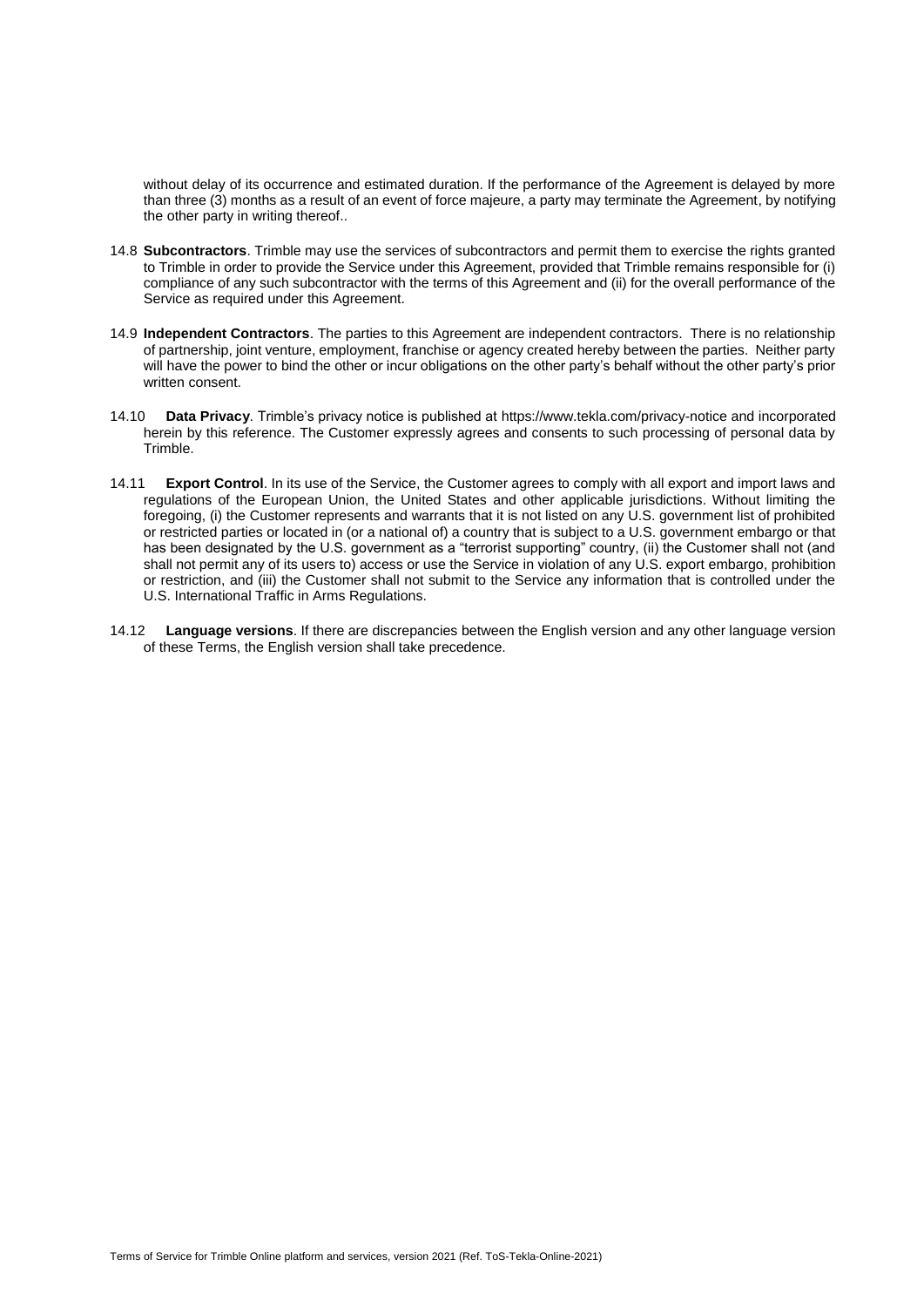# **Schedule to Data Processing Clause in Terms of Services for Tekla Online services**

# **Appendices 1-3**

# Appendix 1: Processing Specification Form 1

| Type of data                                                                                                                                                    | Type and purpose (Subject matter) of the<br><b>Data Processing</b>                                                                                                                     | <b>Categories of data subject</b><br>affected                                                                                                 |
|-----------------------------------------------------------------------------------------------------------------------------------------------------------------|----------------------------------------------------------------------------------------------------------------------------------------------------------------------------------------|-----------------------------------------------------------------------------------------------------------------------------------------------|
| Name<br>Phone<br>Email<br>Country<br>Display name<br>Organization<br>Job title<br>Picture<br>Language preference<br>Possible<br>service<br>specific preferences | User authentication<br>$\bullet$<br>Entitlement management<br>٠<br>Provision of services<br>$\bullet$<br>Customer support and maintenance<br>Communication with the users<br>$\bullet$ | Employees of enterprise<br>customers.<br>Contractors<br>and<br>$\bullet$<br>enterprise<br>partners of<br>customers.<br>Application end users. |

# Appendix 2: Technical and Organizational Measures

This Appendix describes the technical and organizational security measures and procedures that the Data Processor shall, as a minimum, maintain to protect the security of personal data created, collected, received, or otherwise obtained. Data processor will keep documentation of technical and organizational measures identified below to facilitate audits and for the conservation of evidence.

# Access Control to Processing Areas

Data processor implements suitable measures in order to prevent unauthorized persons from gaining access to the data processing equipment where the personal data are processed or used. This is accomplished by

- establishing security areas;
- protection and restriction of access paths;
- securing the data processing equipment;
- establishing access authorizations for staff and third parties, including the respective documentation
- all access to the data center where personal data are hosted is logged, monitored, and tracked; and
- the data centre where personal data are hosted is secured by a security alarm system, and other appropriate security measures.

### Access Control to Data Processing Systems

Data processor implements suitable measures to prevent its data processing systems from being used by unauthorized persons. This is accomplished by:

automatic time-out of user terminal if left idle, identification and password required to reopen;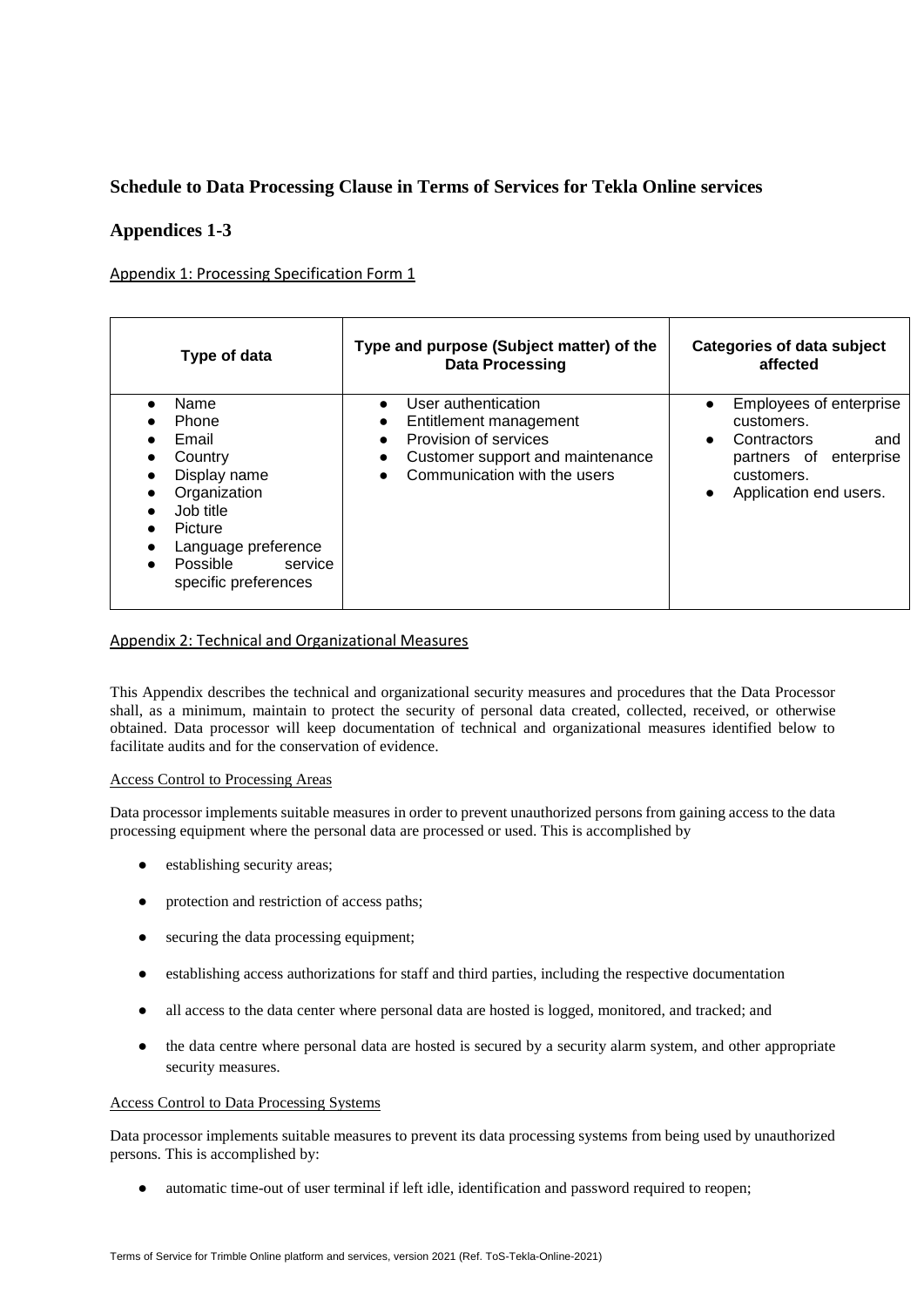- automatic turn-off of the user AD account when several erroneous passwords are entered, log file of events;dedication of individual terminals and/or terminal users,
- staff policies in respect of each staff access rights to personal data (if any), informing staff about their obligations and the consequences of any violations of such obligations, to ensure that staff will only access personal data and resources required to perform their job duties and training of staff on applicable privacy duties and liabilities;
- access to data processing platforms is logged; and
- as far as possible, use of state of the art encryption technologies.

# Access Control to Use Specific Areas of Data Processing Systems

Data processor commits that the persons entitled to use its data processing system are only able to access the data within the scope and to the extent covered by its access permission (authorization) and that personal data cannot be read, copied or modified or removed without authorization. This shall be accomplished by:

- staff policies in respect of access rights to the personal data;
- allocation of individual terminals and/or terminal user;
- as far as possible, monitoring capability in respect of individuals who delete, add or modify the personal data and regular update of authorization profiles;
- release of data to only authorized persons;
- policies controlling the retention of backup copies; and
- as far as possible, use of state of the art encryption technologies.

# Transmission Control

Data processor implements suitable measures to prevent the personal data from being read, copied, altered or deleted by unauthorized parties during the transmission thereof or during the transport of the data media. This is accomplished by:

- use of state-of-the-art firewall and encryption technologies to protect the gateways and pipelines through which the data travels;
- as far as possible, all data transmissions are logged, monitored and tracked.

# Input Control

Data processor implements suitable measures to ensure that it is possible to check and establish whether and by whom personal data have been input into data processing systems or removed. This is accomplished by:

- authentication of the authorized personnel; individual authentication credentials such as user IDs that, once assigned, cannot be re-assigned to another person (including subsequently)
- utilization of user codes (passwords) of at least eight characters or the system maximum permitted number and modification at first use;
- following a policy according to which all staff of Data processor who have access to personal data processed for Customers shall reset their AD passwords at a minimum once per year;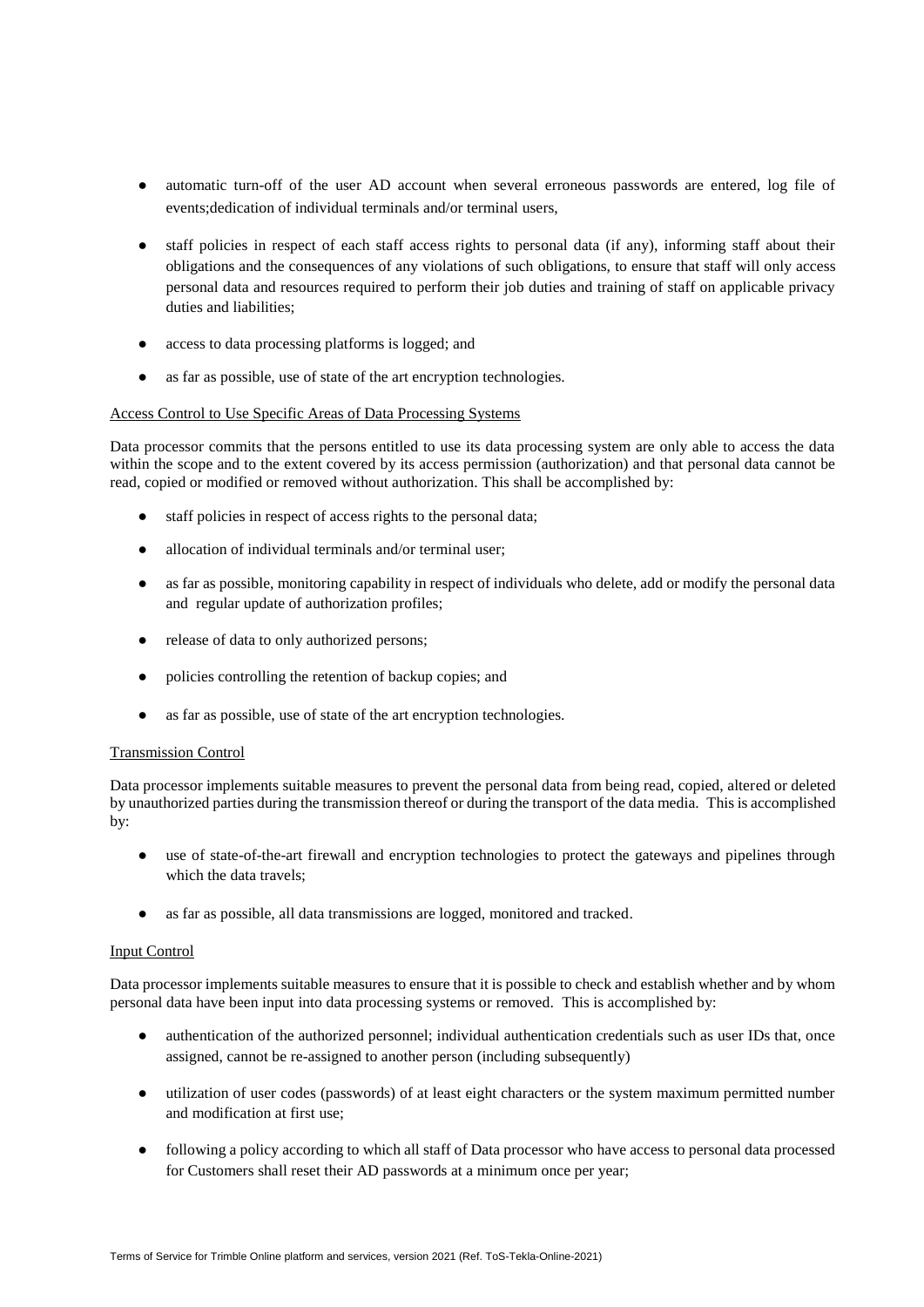- providing that entries to data processing facilities (the rooms housing the computer hardware and related equipment) are capable of being locked;
- automatic log-off of user ID's (requirement to re-enter password to use the relevant work station) that have not been used for a substantial period of time; and
- electronic recording of entries.

# Job Control

Data processor ensures that personal data may only be processed in accordance with written instructions issued by exporter. This is accomplished by:

● binding policies and procedures for Data processor's employees, subject to Data Exporters' review and approval.

Data processor ensures that if security measures are adopted through external entities it obtains written description of the activities performed that guarantees compliance of the measures adopted with this document. Data processor further implements suitable measures to monitor its system administrators and to ensure that they act in accordance with instructions received. This is accomplished by:

- individual appointment of system administrators;
- adoption of suitable measures to register system administrators' access logs and keep them secure, accurate and unmodified for at least six months; and
- keeping an updated list with relevant system administrators' identification details assigned and providing it promptly to data controller upon request.

# Availability Control

Data processor implements suitable measures to ensure that personal data are protected from accidental destruction or loss. This is accomplished by:

- infrastructure redundancy to ensure data access is restored within seven days and backup performed at least weekly;
- regular check of all the implemented and herein described security measures;
- any detected security incident is recorded, alongside the followed data recovery procedures, and the identification of the person who carried them out; and
- disaster recovery plans.

# Data processor system administrators (if any):

Data processor implements suitable measures to monitor its system administrators and to ensure that they act in accordance with instructions received. This is accomplished by:

- individual appointment of system administrators;
- adoption of suitable measures to register system administrators' access logs and keep them secure, accurate and unmodified for at least six months; and
- keeping an updated list with system administrators' identification details (e.g. name, surname, function or organizational area) and tasks assigned and providing it promptly to data exporter upon request.